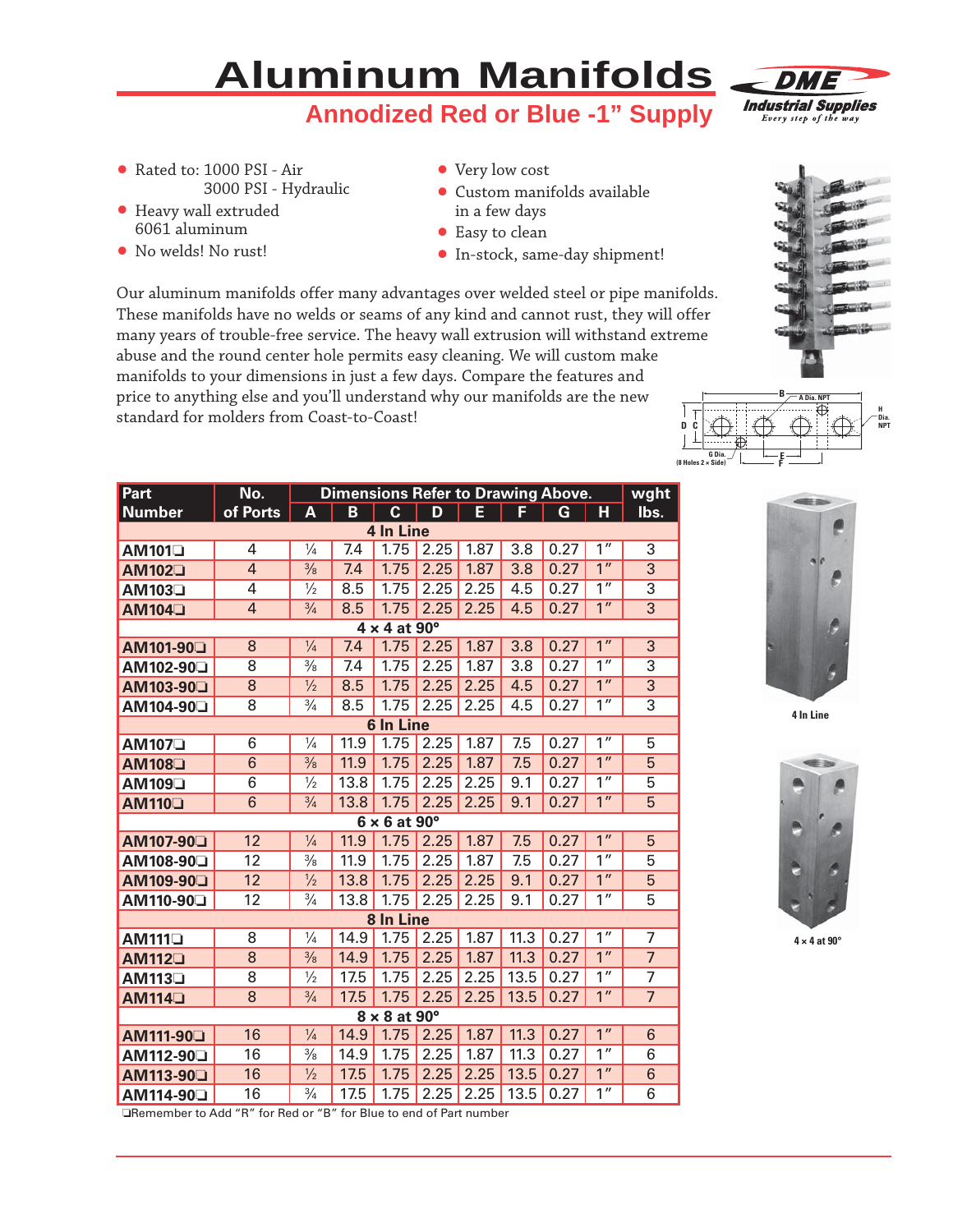

### **Aluminum Manifolds**

**Non-Annodized –1¼" Supply**



Custom Manifolds Available Upon Request. Affordable Price Quick Turn-A-Round Call Today!



| Part                          | No.            | <b>Dimensions Refer to Drawing Above.</b> |      |           |      |      |      | wght |                |       |
|-------------------------------|----------------|-------------------------------------------|------|-----------|------|------|------|------|----------------|-------|
| <b>Number</b>                 | of Ports       | Α                                         | B    | C.        | D    | E    | F    | G    | н              | lbs.  |
|                               |                |                                           |      | 4 In Line |      |      |      |      |                |       |
| <b>AM105</b>                  | 4              | $\frac{1}{2}$                             | 8.5  | 2.2       | 2.75 | 2.25 | 5.4  | .265 | $1\frac{1}{4}$ | 5.00  |
| <b>AM106</b>                  | $\overline{4}$ | $\frac{3}{4}$                             | 8.5  | 2.2       | 2.75 | 2.25 | 5.4  | .265 | $1\frac{1}{4}$ | 5.00  |
| $4 \times 4$ at 90 $^{\circ}$ |                |                                           |      |           |      |      |      |      |                |       |
| AM105-90                      | 8              | $\frac{1}{2}$                             | 8.5  | 2.2       | 2.75 | 2.25 | 5.4  | .265 | $1\frac{1}{4}$ | 5.00  |
| AM106-90                      | 8              | $\frac{3}{4}$                             | 8.5  | 2.2       | 2.75 | 2.25 | 5.4  | .265 | $1\frac{1}{4}$ | 5.00  |
| 6 In Line                     |                |                                           |      |           |      |      |      |      |                |       |
| AM109-3                       | 6              | $\frac{1}{2}$                             | 13.8 | 2.2       | 2.75 | 2.25 | 5.4  | .265 | $1\frac{1}{4}$ | 8.00  |
| AM110-3                       | 6              | $\frac{3}{4}$                             | 13.8 | 2.2       | 2.75 | 2.25 | 5.4  | .265 | $1\frac{1}{4}$ | 8.00  |
| $6 \times 6$ at 90 $^{\circ}$ |                |                                           |      |           |      |      |      |      |                |       |
| AM109-93                      | 12             | $\frac{1}{2}$                             | 13.8 | 2.2       | 2.75 | 2.25 | 5.4  | .265 | $1\frac{1}{4}$ | 8.00  |
| AM110-93                      | 12             | $\frac{3}{4}$                             | 13.8 | 2.2       | 2.75 | 2.25 | 5.4  | .265 | $1\frac{1}{4}$ | 8.00  |
| 8 In Line                     |                |                                           |      |           |      |      |      |      |                |       |
| <b>AM115</b>                  | 8              | $\frac{1}{2}$                             | 17.5 | 2.2       | 2.75 | 2.25 | 14.4 | .265 | $1\frac{1}{4}$ | 10.00 |
| <b>AM116</b>                  | 8              | $\frac{3}{4}$                             | 17.5 | 2.2       | 2.75 | 2.25 | 14.4 | .265 | $1\frac{1}{4}$ | 10.00 |
| $8 \times 8$ at $90^\circ$    |                |                                           |      |           |      |      |      |      |                |       |
| AM115-90                      | 16             | $\frac{1}{2}$                             | 17.5 | 2.2       | 2.75 | 2.25 | 14.4 | .265 | $1\frac{1}{4}$ | 10.00 |
| AM116-90                      | 16             | $\frac{3}{4}$                             | 17.5 | 2.2       | 2.75 | 2.25 | 14.4 | .265 | $1\frac{1}{4}$ | 10.00 |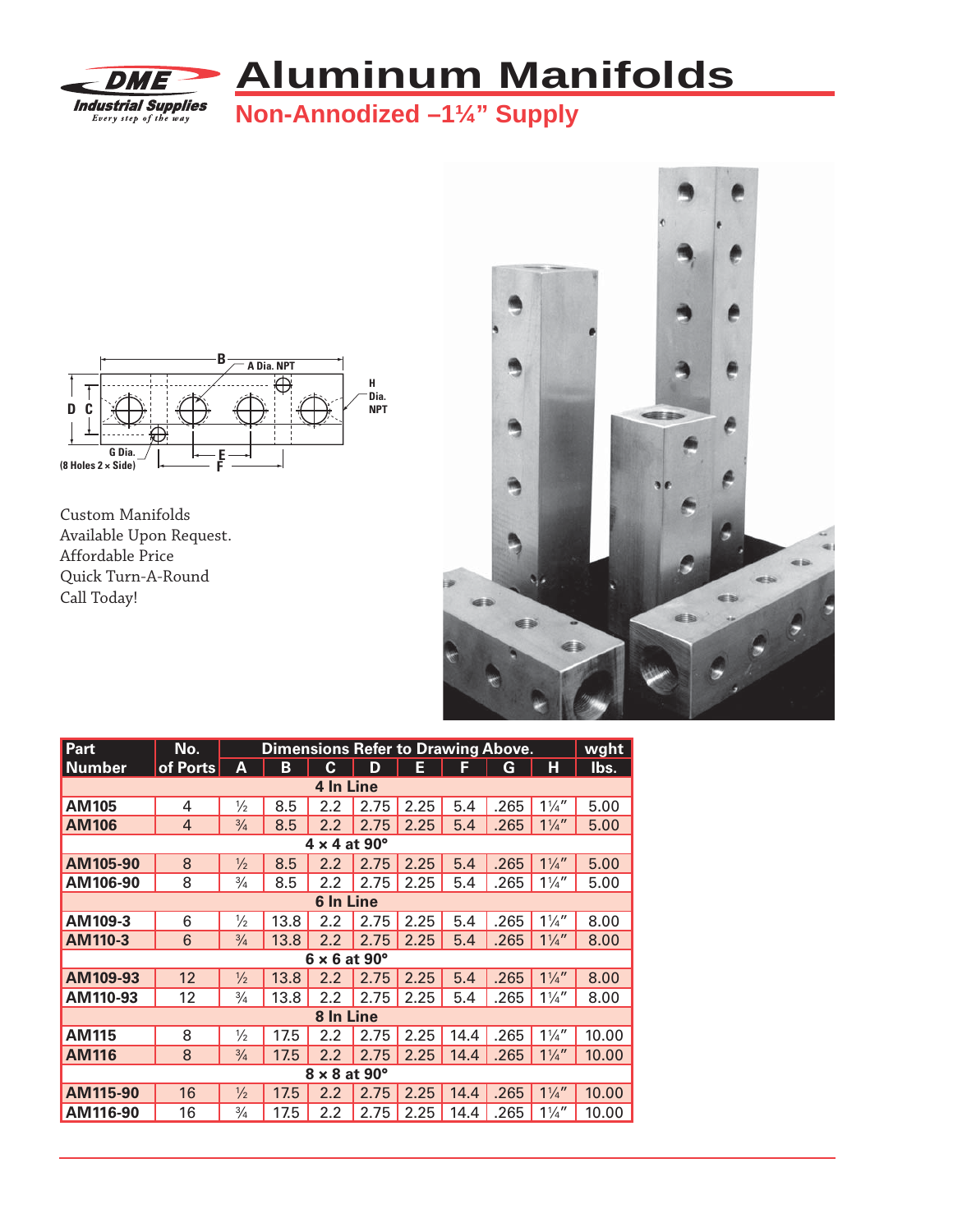# **Aluminum Manifolds**



- **•** One piece aluminum extrusion
- **•** Anodized red and blue for corrosion protection
- **t** No welds
- **t** No rust
- $\bullet$  <sup>3</sup>/<sub>4</sub>, 1" or 1<sup>1</sup>/<sub>2</sub>" NPT supply
- $\frac{1}{4}$ ,  $\frac{3}{8}$  or  $\frac{1}{2}$  ports
- **t** Brass end plug included
- **t** Pre-drilled mounting holes and screws
- **•** Interlocking units



| Part                                               | No.             | <b>NPT</b>                                | <b>Inlet Between</b>      |                     |                  |  |  |
|----------------------------------------------------|-----------------|-------------------------------------------|---------------------------|---------------------|------------------|--|--|
| <b>Number</b>                                      | <b>Ports</b>    | Port Size Length                          |                           | <b>NPT</b>          | <b>Ports</b>     |  |  |
| 3/4" NPT Inlet/Outlet with 1/4" NPT Ports          |                 |                                           |                           |                     |                  |  |  |
| 6SA4-2 <sup>1</sup>                                | 4               | $\frac{1}{4}$                             | 7.5''                     | $\frac{3}{4}$ "     | $1\frac{1}{2}$   |  |  |
| $6SAG-2\square$                                    | $\overline{6}$  | $\frac{1}{4}$                             | 10.5''                    | $\frac{3}{4}$       | $1\frac{1}{2}$   |  |  |
| 6SA8-2 <b>□</b>                                    | 8               | $\frac{1}{4}$                             | 13.5''                    | $\frac{3}{4}$       | $1\frac{1}{2}$   |  |  |
| *6SA10-2 <sup>1</sup>                              | 10              | $\frac{1}{4}$                             | 16.5''                    | $\frac{3}{4}$       | $1\frac{1}{2}$   |  |  |
| *6SA12-2 <sup>1</sup>                              | $\overline{12}$ | $\frac{1}{4}$                             | 19.5''                    | $\frac{3}{4}$       | $1\frac{1}{2}$   |  |  |
| *6SA16-2 <sup>1</sup>                              | 16              | $\frac{1}{4}$                             | 25.5''                    | $\frac{3}{4}$       | $1\frac{1}{2}$   |  |  |
|                                                    |                 | 3/4" NPT Inlet/Outlet with 3/8" NPT Ports |                           |                     |                  |  |  |
| 6SA4-3 <sup>1</sup>                                | $\overline{4}$  | $\frac{3}{8}$ "                           | $\overline{9''}$          | $\frac{3}{4}$       | 2 <sup>n</sup>   |  |  |
| $6SAG-3$                                           | 6               | $\frac{3}{8}$ "                           | 13''                      | $\frac{3}{4}$ "     | 2 <sup>n</sup>   |  |  |
| $6SAB-3$                                           | 8               | $\frac{3}{8}$ "                           | 17"                       | $\frac{3}{4}$ "     | 2 <sup>n</sup>   |  |  |
| *6SA10-3 <sup></sup>                               | 10              | $\frac{3}{8}$ "                           | 21"                       | $\frac{3}{4}$ "     | 2 <sup>''</sup>  |  |  |
| *6SA12-3 <sup></sup>                               | $\overline{12}$ | $\frac{3}{8}$ "                           | 25''                      | $\frac{3}{4}$ "     | 2 <sup>n</sup>   |  |  |
| *6SA16-3 <sup></sup>                               | 16              | $\frac{3}{8}$ "                           | 33"                       | $\frac{3}{4}$ "     | 2 <sup>n</sup>   |  |  |
| 1" NPT Inlet/Outlet with 1/4" NPT Ports            |                 |                                           |                           |                     |                  |  |  |
| SA4-2 <sup>1</sup>                                 | 4               | $\frac{1}{4}$                             | 7.5''                     | $\overline{1''}$    | $1\frac{1}{2}$   |  |  |
| $SA6-2\square$                                     | $\overline{6}$  | $\frac{1}{4}$                             | 10.5''                    | $\overline{1''}$    | $1\frac{1}{2}$   |  |  |
| $SA8-2\square$                                     | 8               | $\frac{1}{4}$                             | 13.5''<br>1 <sup>''</sup> |                     | $1\frac{1}{2}$   |  |  |
| <b>SA10-2</b>                                      | 10              | $\frac{1}{4}$                             | 16.5''                    | 1 <sup>''</sup>     | $1\frac{1}{2}$   |  |  |
| SA12-2 <del>□</del>                                | 12              | $\frac{1}{4}$                             | 19.5''                    | 1 <sup>''</sup>     | $1\frac{1}{2}$   |  |  |
| SA16-2 <sup>1</sup>                                | 16              | $\frac{1}{4}$                             | 25.5''                    | 1 <sup>''</sup>     | $1\frac{1}{2}$   |  |  |
| 1" NPT Inlet/Outlet with <sup>3/8"</sup> NPT Ports |                 |                                           |                           |                     |                  |  |  |
| $SA4-3$                                            | 4               | $\frac{3}{8}$ "                           | 9''                       | 1 <sup>''</sup>     | 2 <sup>n</sup>   |  |  |
| $SA6-3$                                            | 6               | $\frac{3}{8}$ "                           | 13''                      | 1 <sup>''</sup>     | 2 <sup>n</sup>   |  |  |
| $SA8-3$                                            | $\overline{8}$  | $\frac{3}{8}$ "                           | 17"                       | 1 <sup>''</sup>     | $\overline{2''}$ |  |  |
| SA10-3 <sup>-</sup>                                | 10              | $\frac{3}{8}$ "                           | 21"                       | $\overline{1''}$    | 2 <sup>n</sup>   |  |  |
| SA12-3 <sup></sup>                                 | 12              | $\frac{3}{8}$ "                           | 25"                       | 1 <sup>''</sup>     | 2 <sup>n</sup>   |  |  |
| SA16-3□                                            | 16              | $\frac{3}{8}$ "                           | 33''                      | 1 <sup>''</sup>     | 2 <sup>''</sup>  |  |  |
| 1-1/2" NPT Inlet/Outlet with 1/2" NPT Ports        |                 |                                           |                           |                     |                  |  |  |
| 12SA4-4 <sup>1</sup>                               | 4               | $\frac{1}{2}$                             | 10''                      | $1 - \sqrt{2''}$    | 2 <sup>''</sup>  |  |  |
| 12SA6-4 <sup>D</sup>                               | 6               | $\frac{1}{2}$                             | 14"                       | $1 - \frac{1}{2}$   | 2 <sup>n</sup>   |  |  |
| 12SA8-4 <sup>1</sup>                               | 8               | $\frac{1}{2}$                             | 18"                       | $1 - \frac{1}{2}$   | 2 <sup>n</sup>   |  |  |
| 12SA10-4 <sup>-</sup>                              | 10              | $\frac{1}{2}$                             | 22"                       | $1 - \frac{1}{2}$   | 2 <sup>n</sup>   |  |  |
| 12SA12-4 <sup>-</sup>                              | 12              | $\frac{1}{2}$ "                           | 26''                      | $1 - \frac{1}{2}$ " | 2 <sup>n</sup>   |  |  |
| 12SA16-4 <sup>1</sup>                              | 16              | $\frac{1}{2}$                             | 34''                      | $1 - \frac{1}{2}$   | 2 <sup>n</sup>   |  |  |

❏Add "R" for Red or "B" for Blue

\*Indicates non-stock item